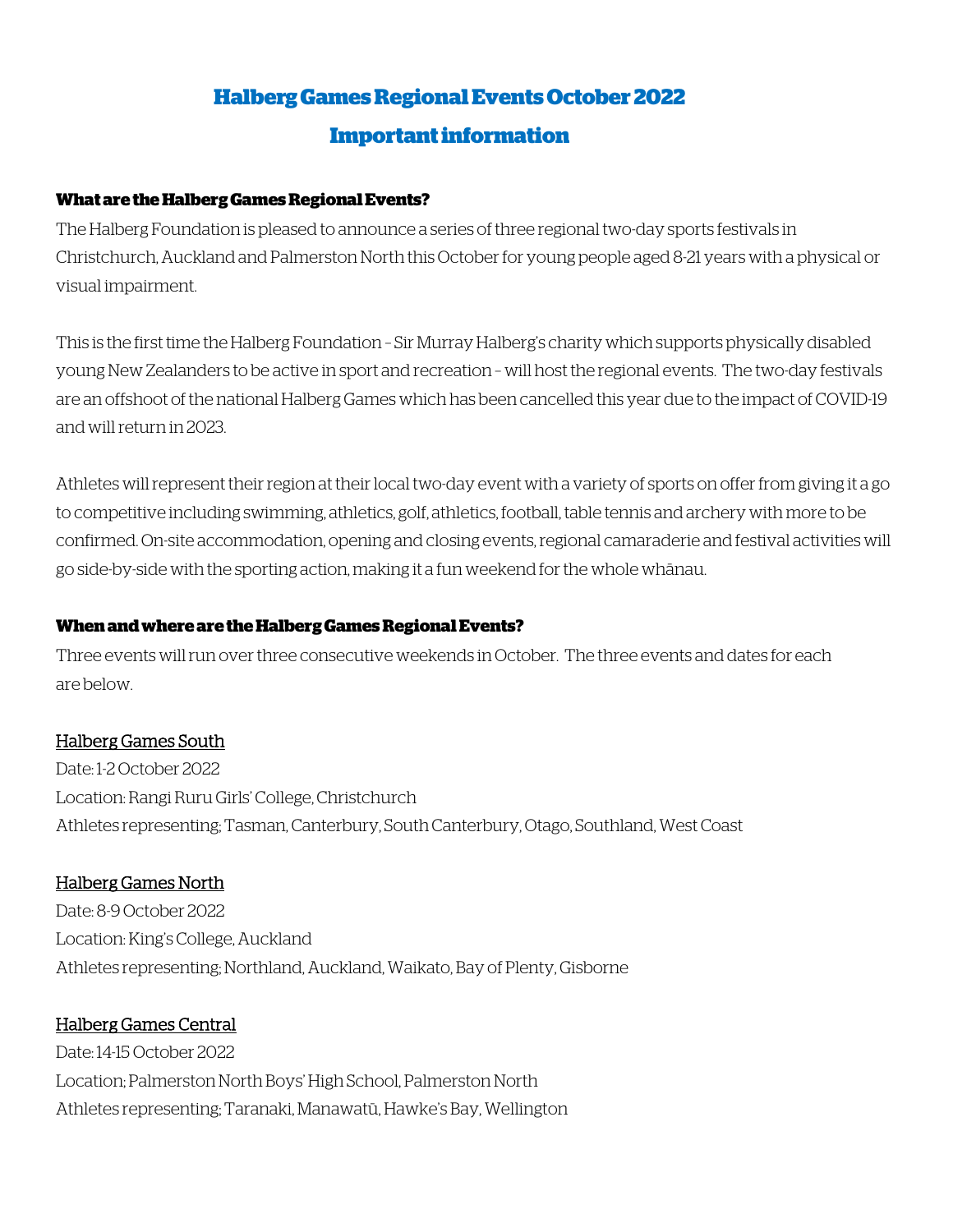# **Halberg Games Regional Map**

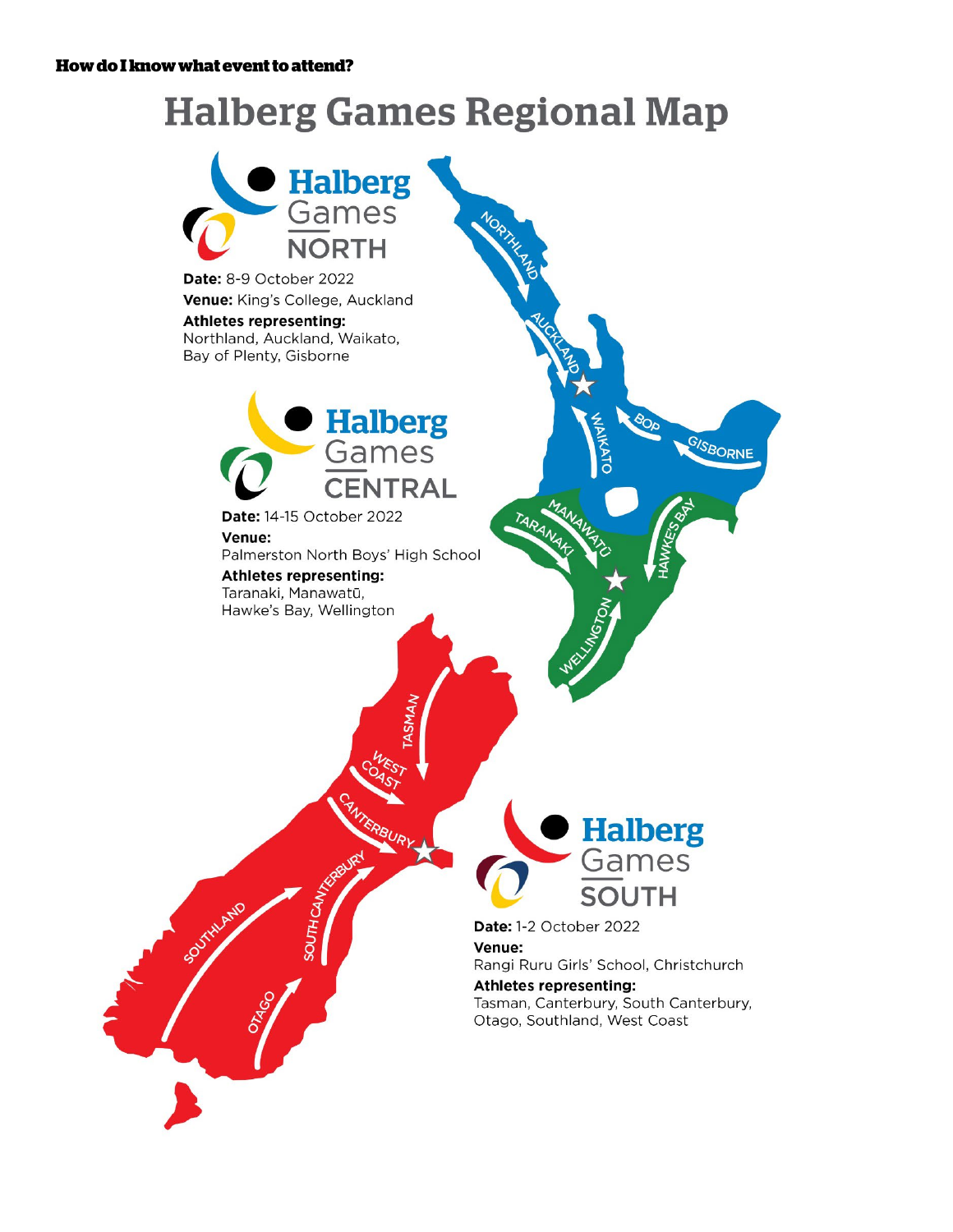#### **What is the schedule for the Halberg Games Regional Events?**

Draft format for each event is below, please note these may change depending on sports and timetabling and will be finalised when online registrations open in June.

#### Day One

- 10.00 am Opening/Welcome
- 11.00 am First sport slot
- 12 noon Lunch
- 12.30 pm Second sport slot
- 1.30 pm Swimming and alternative games
- 5.30 pm Dinner
- 7.00pm Ouiz night / Movie Festival

# Day Two

- 7.00 am Breakfast
- 8.30 am Third sport slot
- 9.30 am Fourth sport slot
- 11.00 am Athletics
- 3.00 pm Closing/Prizegiving
- 3.30 pm Depart venue/Home Time

#### **Who can take part?**

The Halberg Games regional events are open to athletes aged between 8 and 21 years with a physical or a visual impairment. The event provides options for all abilities and levels of participation.

Athletes can represent their region from anywhere in New Zealand and can take part as an individual athlete or if they have a local Parafed attending athletes can also join their local regional Parafed team.

#### **What are the criteria for participating at the Halberg Gamesregional events?**

There are two eligibility criteria for the regional events:

- 1. Must be aged between 8-21 years as at the 22nd of April 2022
- 2. Primary impairment must be a physical or visual impairment

#### **How do we register?**

Registrations will open in June, 2022 a[t www.halberggames.co.nz.](www.halberggames.co.nz) If you are interested in attending !please contact your local Halberg Adviser who will assist you. [Click heref](https://halbergactive.co.nz/contact-us/)or Halberg Adviser contacts.

# **How much does it cost to participate?**

The Games are funded by registration fees paid by athletes and supporters, plus sponsorship, donations and grants. As the Games are open to all levels of competitor and we have provided a range of entry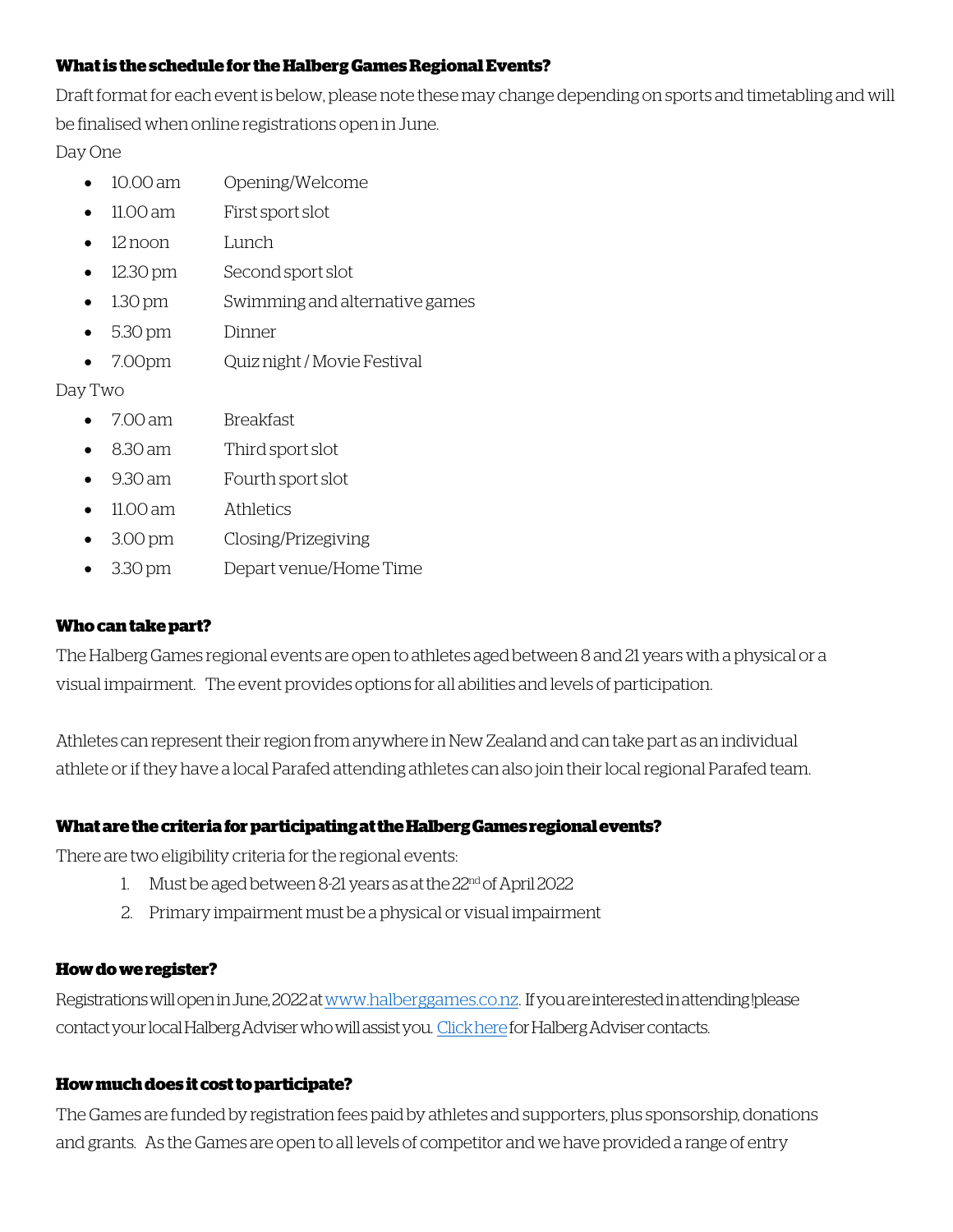options to suit as many people as possible. The registration costs for the HalbergGames regional events are.

# **Athletes:**

- Full package: \$130 per athlete. This covers; One night accommodation and four meals on-site Participating in two days of sports, attending Opening and Closing events and other festival activities A complimentary Halberg Games regional team shirt and athlete pack.
- Entry only: \$50 per athlete. This covers; Participating in two days of sports, attending Opening and Closing events and other festival activities A complimentary Halberg Games regional team shirt and athlete pack. (Entry only excludes accommodation and meals).

# **Supporters:**

Full package: \$130 per supporter. This covers; One night accommodation and four meals on-site

NB: We encourage friends and family to attend as athlete Supporters, however first priority for accommodation will be given to athletes and carers (one carer per athlete).

# All registration costs are inclusive of GST and to receive a Halberg regional team shirt you must register by Monday 1 August, 2022.

# **What do registration fees cover?**

Halberg's aim is to keep the registration fee as low as possible for everyone attending and we source sponsorship to offset some of the costs of the event including the facilities, medical support, athlete shirts, athlete packs and opening/closing events.

Included in the registration fee is two days sporting opportunities and the associated facilities required for these along with all other activities, ie; accommodation, venue accessibility requirements including bathroom facilities, meals, opening/closing prizegiving, security, access to medical services.

# **I don't want a regional team shirt, can I pay a reduced registration fee?**

The regional team shirts are not included in the overall costs of registration for athletes. Halberg covers these costs through sponsorship, along with the athlete packs everyone receives. For this reason, there is no reduction in the registration fees if a shirt is not provided.

# **Can I get an extra team shirt?**

Extra team shirts can be purchased for family, friends and supporters travelling with the team at a cost of \$30. Orders will need to be into the Event Manager John Sigurdsson before 1 August 2022 by contacting [events@halberg.co.nz.](mailto:events@halberg.co.nz)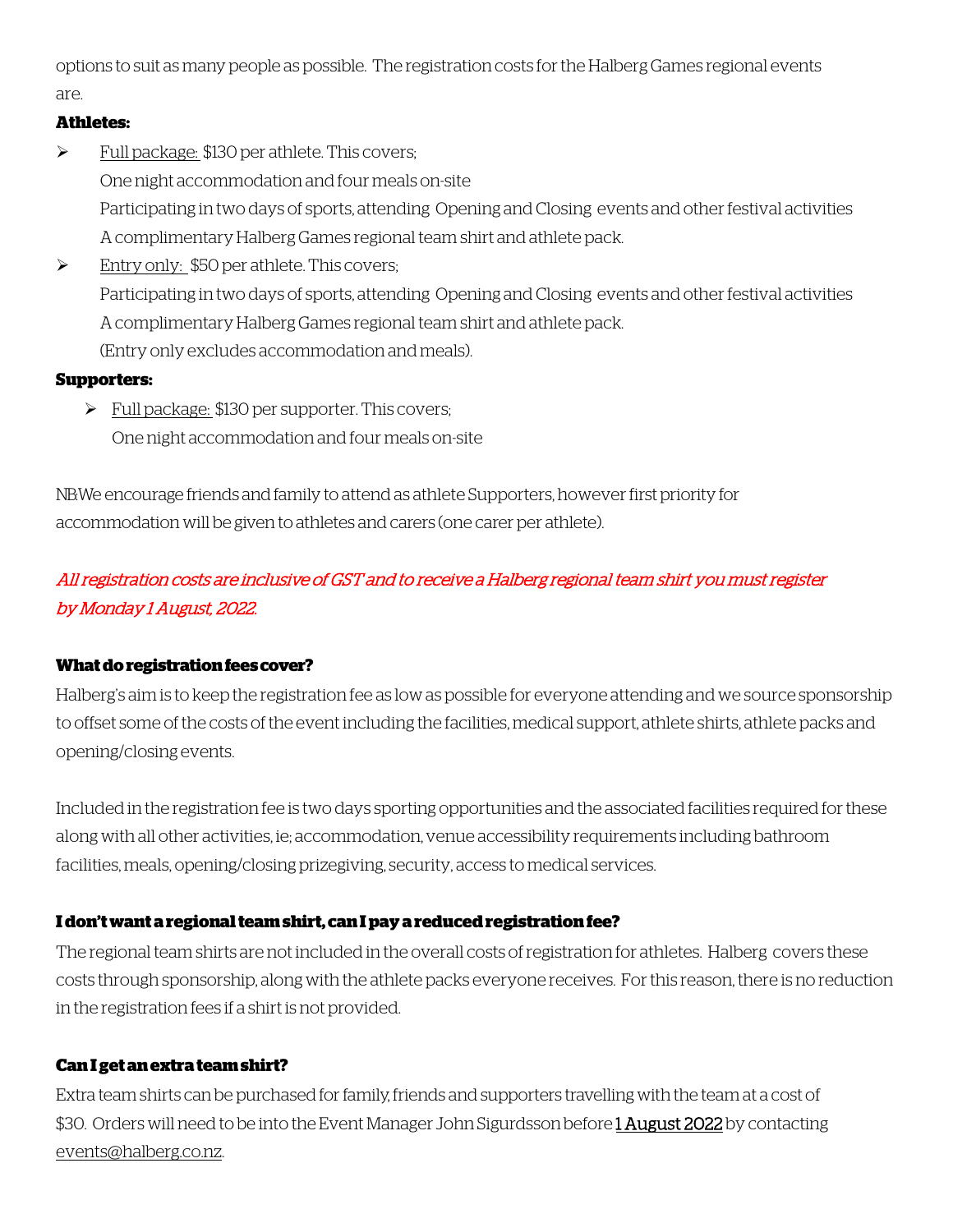#### **We plan to bring a Motor Home to the event can we park it on-site at the School?**

Most venues will allow Motor Homes and camper vans to stay onsite. Please contact [events@halberg.co.nz](mailto:events@halberg.co.nz) if you wish to choose this option and we will confirm with the venue.

# **We want to come to a regionalevent, but we have alternative accommodation arranged?**

The regional events are designed to provide a rich experience for athletes – this includes staying in the onsite accommodation and including all meals. However you plan on staying offsite we have different registration options for you (Event only). If you are unsure of what would suit you and your family, please contact your regional Adviser to discuss further.

#### **What sports are at the Halberg Games regional events?**

Each regional event will have slight differences in sporting opportunities but could include Swimming, Athletics, Archery, Table Tennis, Golf and Football. A full schedule of the sports at each region will be available at www.halberggames.co.nz closer to the event.

#### **Who do I contact about the Halberg Games regionalevents?**

You can contact the Halberg Games team o[n events@halberg.co.nz](mailto:events@halberg.co.nz) or call 0800 HALBERG. You can also contact your regional Halberg Adviser on:

| <b>Halberg Adviser</b> | <b>Region</b>                   | <b>Email</b>           |
|------------------------|---------------------------------|------------------------|
| James Glen             | Central Auckland & Waitakere    | james@halberg.co.nz    |
| Joseph Dan-Tyrell      | Counties Manukau                | joseph@halberg.co.nz   |
| Honey Hireme-Smiler    | Waikato                         | honey@halberg.co.nz    |
| Dave MacCalman         | Bay of Plenty & Gisborne        | davem@halberg.co.nz    |
| John Sigurdsson        | Taranaki, Manawatu & Whanganui  | johns@halberg.co.nz    |
| Celia O'Driscoll       | Wellington & Hawke's Bay        | celia@halberg.co.nz    |
| Mitchell Rhodes        | Canterbury, Tasman & West Coast | mitchell@halberg.co.nz |
| Cherie Oldham          | Otago & Southland               | cherie@halberg.co.nz   |

# **I'm looking for funding to support my Halberg Games regional events costs?**

We understand athletes will need assistance to cover the cost of getting to and attending their regional events. Besides team fundraising, individual athletes or families might consider the following:

# $\triangleright$  Approaching local funders:

In most regions, there are trusts, charitable groups or service clubs that contribute towards registration fees or travel costs for athletes attending the event. While we do not have an exhaustive list of these, you could try approaching Masonic Trusts, Community Trusts, electricity companies or service clubs such as Rotary, Lions, Altrusa, Zonta, and Round Table. This website might also be useful[: www.community.net.nz](http://www.community.net.nz/) 

 $\triangleright$  Consider asking local businesses for support:

Approach local businesses and let them know about your plans for attending a regional event. They may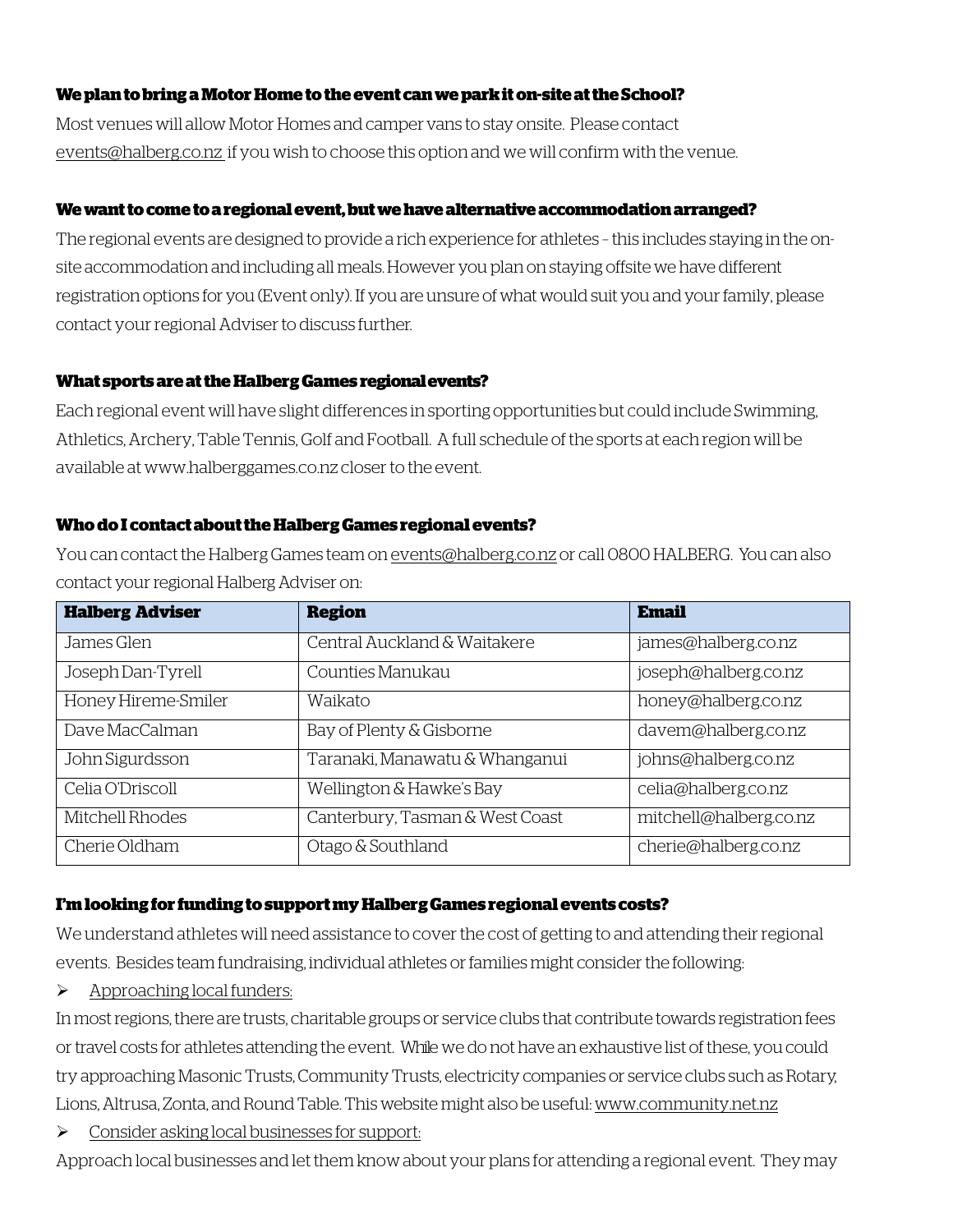be able to sponsor or do fundraising activities for you. If you do get some funds donated orfind sponsorship, ensure you thank the donors in writing and offerto give them an update on your experience.

#### **How are athletes supported during the regional events?**

Halberg hosts the events which are designed to deliver a very broad tournament-style experience for all participants where they can stay in residence and participate in sports against athletes with similar impairments. This includes give athletes a full programme of sports, hostel style accommodation and meals.

We recognise that many of the participating athletes will require individual attention or specialist daily care. The events will be set up to accommodate assistants or carers who are directly involved with the athletes. They generally stay in the accommodation provided, share meals and join in and support the sporting programme.

An athlete assistant or carer may be a family memberor caregiver, a paid respite carer or support worker or a community volunteer. Team Managerswill assist where possible to come up with the best options for each of their athletes and supporters. Athletes and/or teams will organise and pay for their own assistants/carers.

# **How are the sports events run?**

When participants register, they elect which sports they want to take part in. Where required, each sport is adapted to ensure all athletes can participate.

The sporting events and fixtures that make up the events are run as standard tournament-style competitions. However, most sports will include an opportunity for anyone new to the sport to have a go with support and coaching.

The sports are run by or in conjunction with representatives from National Sporting Organisations (NSOs). Generally, staff and volunteers from NSOs have received specialist training in supporting participants with a physical or visual impairment.

In addition, the Games are supported by volunteers from across the community including regional sports organisations, sports clubs, service clubs, schools, and the general public.

# **Whatis theclassificationsystemforathletes?**

A classification system will be used to ensure the competition is as fair and equitable for all athletes as possible without requiring a full provisional or national classification for each sport.

The main idea behind classification is that it will minimise the impact of impairments on sports performance and ensure the success of an athlete is determined by skill, fitness, power, endurance, tactical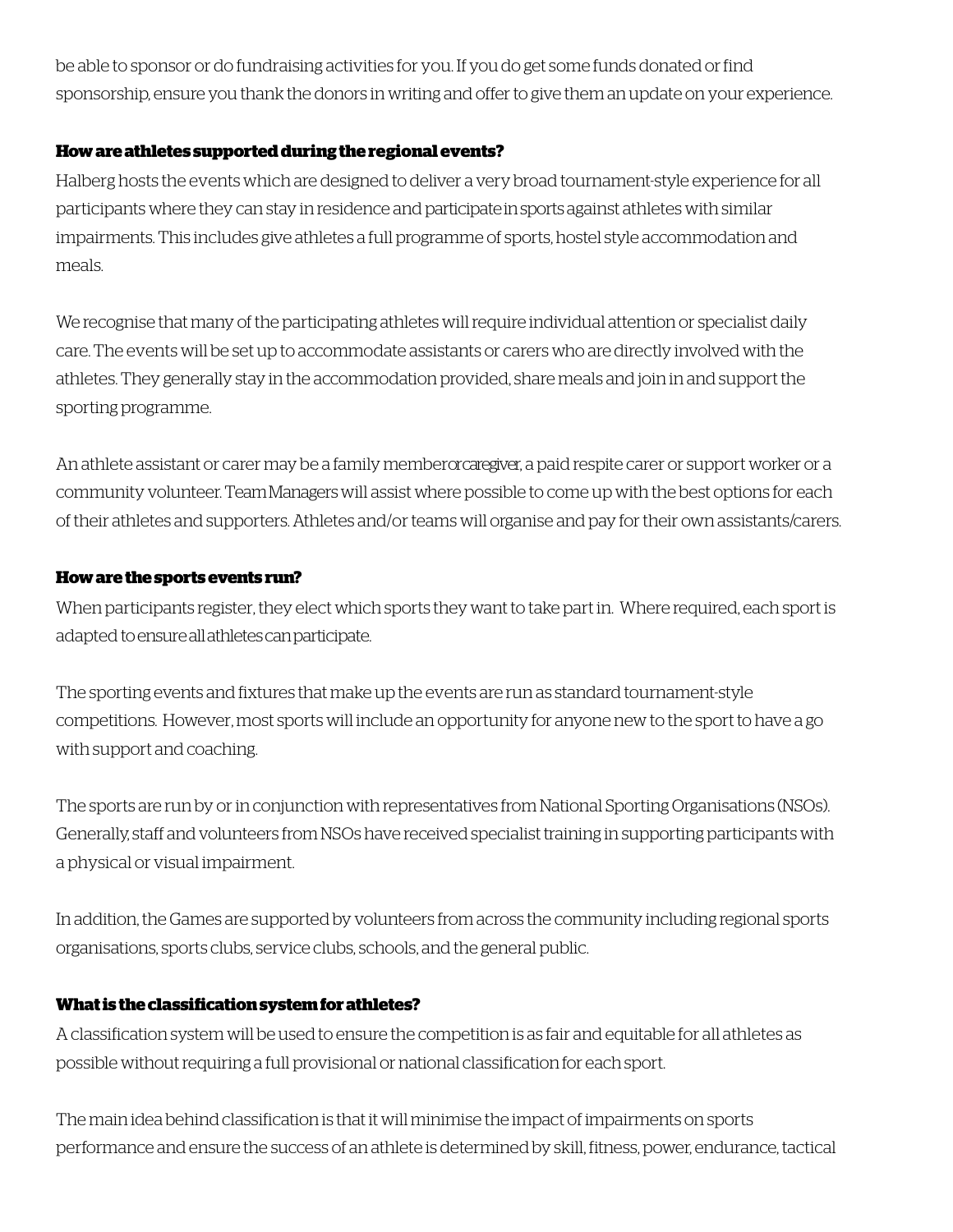ability and mental focus.

All athletes will be classed within the following categories:

- $\triangleright$  Manual Wheelchair user
- $\triangleright$  Powerchair user
- $\triangleright$  Ambulant
- $\triangleright$  Loss of limb upper body
- $\triangleright$  Loss of limb lower body
- $\triangleright$  Visual impairment

If you are unsure, pleasecontact your local Halberg Adviser to discuss.

If athletes already hold a provisional or national classification for a particular sport, they are encouraged to compete using that class.

# **Paralympics NZ provisional classifications:**

For swimming and athletics there is the opportunity to compete in a classified section. Please discuss this with your local Halberg Adviser/Parafed or contact John Sigurdsson, Event Manager,on [johns@halberg.co.nz.](mailto:johns@halberg.co.nz) More information around classified will be provided closer to the events.

# **If you have an Intellectual Impairment:**

Special Olympics New Zealand has the expertise and sports opportunities to provide for young people with an intellectual impairment. Furthermore, they are able to support athletes along the Special Olympics pathway. Here's a link to their web site - [www.specialolympics.org.nz](http://www.specialolympics.org.nz/) 

# **Will there be medical support at the regional events?**

For all the sporting events, a first aid responder, nurse or paramedic will be on-hand if required.

All athletes will need to bring their own medication and medical equipment, and someone who can assist them with any personal procedures.

In the registration form, we'll ask you to let us know about any medical or personal conditions we should know about. This is so we can adequately plan to help you if something happens, and you need medical support.

# **What do I need to bring to the regional events?**

- $\triangleright$  Personal clothing, sports gear and team shirt
- $\triangleright$  Specialist sports equipment where required
- $\triangleright$  Toiletries